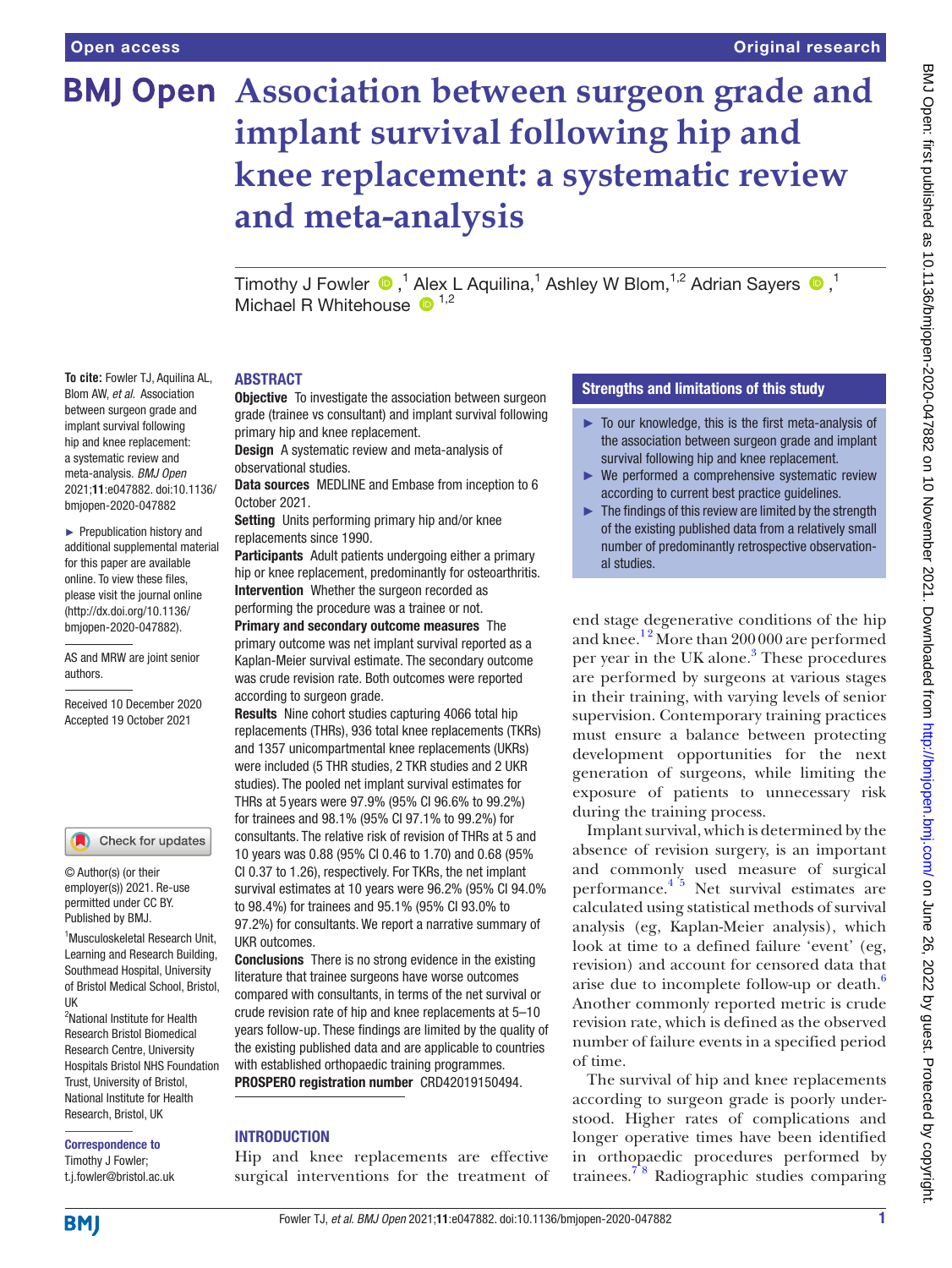trainee and consultant joint replacement have identified differences in acetabular anteversion,<sup>9</sup> hip centre of rota- $\chi$  tion<sup>10</sup> and various measures of knee replacement component positioning. $^{11}$  However, the relative impact of these findings on implant survival has not been established. It has been suggested that when trainees are appropriately supervised, they can obtain comparable functional outcomes and implant survivorship to their consultant colleagues when performing total hip replacement  $(THR)$ ,<sup>[12–14](#page-8-8)</sup> total knee replacement  $(TKR)$ <sup>15</sup> and unicompartmental knee replacement  $(UKR).$ <sup>[16](#page-8-10)</sup>

The aim of this study was to conduct a systematic review and meta-analysis using the existing literature on the association between surgeon grade (trainee vs consultant) and implant survival outcomes in hip and knee replacement surgery. We aimed to answer the question do trainees achieve equivalent implant survival outcomes to consultants when performing primary hip and knee replacement?

#### **METHODS**

This review was conducted using methods described in the Cochrane Handbook for Systematic Reviews of Interventions, with reporting in accordance with the Meta-analyses Of Observational Studies in Epidemiology checklist.<sup>17 18</sup> The study was registered with the PROS-PERO database at inception (CRD42019150494).

#### Data sources and search strategy

We searched for cohort studies reporting implant survival estimates and/or revision rates of hip or knee replacements, according to surgeon grade. Separate searches were performed for hips and knees. We conducted searches of MEDLINE and Embase from inception to 6 October 2021. Searches used keywords and Medical Subject Headings terms relating to hip and knee replacement, implant survival, revision surgery and surgeon grade (see [online supplemental methods\)](https://dx.doi.org/10.1136/bmjopen-2020-047882). There were no language restrictions. Titles and abstracts of potentially relevant non-English language citations were translated. We manually screened the bibliographies of full text articles and used Web of Science citation tracking to identify additional relevant studies.

#### Eligibility criteria

We included studies if they involved predominantly unselected adult patients (≥18 years old) undergoing primary hip or knee replacement (including THR, TKR, UKR and hip resurfacing), predominantly for the treatment of osteoarthritis. Included articles needed to report the primary and/or secondary outcome measure for two different groups of surgeons defined according to their grade (eg, trainee vs consultant). We defined a minimum follow-up of 5years and articles that did not clearly define the length of follow-up were excluded. For example, we excluded studies reporting the revision rate 'per 100 component years', as these did not explicitly define the

length of follow-up. We excluded studies in which the index operation was performed prior to 1990; thereby, including studies that are representative of contemporary training practices, but also allowing for inclusion of studies reporting in excess of 30 years of follow-up (see [online supplemental](https://dx.doi.org/10.1136/bmjopen-2020-047882) methods).

### Primary exposure

The primary exposure was whether the surgeon recorded as performing the procedure was a trainee or not. Surgeon grade is a measure of the designated level of surgical experience and seniority, which we considered to be a binary variable: either 'trainee' or 'consultant'. Consultant surgeons have completed their formal training in orthopaedic surgery and have been appointed to a senior position in which they can practice independently and supervise trainee surgeons. The term 'consultant' is used synonymously with 'attending surgeon' in many healthcare settings including the USA. Additional terms used to describe this variable were deemed eligible during screening (eg, Trainee: registrar; resident; junior/young surgeon; fellow. Consultant: attending; senior surgeon; trainer).

#### Outcome measures

The primary outcome was net implant survival, reported as a Kaplan-Meier survival estimate. The secondary outcome measure was crude revision rate, which was defined as the observed number of revisions in a specified period of time.

#### Screening and data extraction

Two authors (TJF and ALA) independently screened all titles and abstracts of journal articles using Rayyan (Rayyan QCRI, Doha)[.19](#page-8-12) Studies were initially screened for relevance according to information contained within the title and abstract. Cases of disagreement were resolved through rereview and consensus. Full texts of potentially relevant studies were reviewed in detail and disagreements on final inclusion were resolved through discussion with a senior author (MRW). Specific indications for exclusion were documented following full-text review ([figure](#page-2-0) 1 and [online supplemental methods](https://dx.doi.org/10.1136/bmjopen-2020-047882)).

Data were extracted in duplicate using a standardised proforma. We recorded data on the following: healthcare setting, study period, implant type, age, sex, indication, level of supervision, crude revision rate and net implant survival estimates (including CIs)). Life tables were reviewed, and estimates were extracted for all available 5-year intervals of follow-up. Discrepancies in data collection were resolved through rereview and consensus. Where survival estimates, CIs and revision rates were incompletely reported, we contacted corresponding authors to request missing data.

#### Risk of bias and quality of evidence assessment

The risk of bias was assessed using the Cochrane Risk of Bias in Non-randomised Studies - of Interventions (ROBINS-I) tool for the risk of bias in non-randomised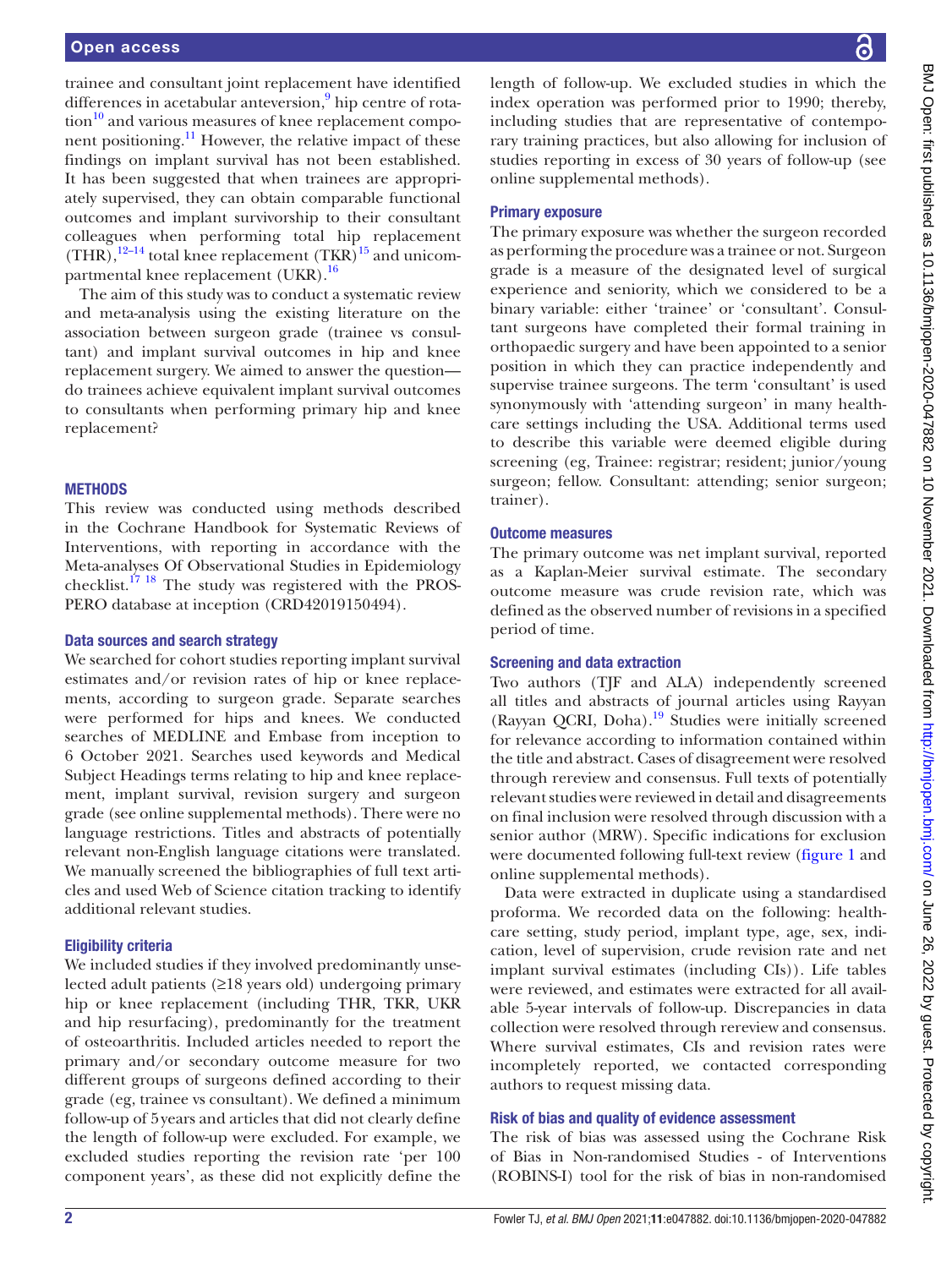

<span id="page-2-0"></span>Figure 1 Study flow diagram. THR, total hip replacement; TKR, total knee replacement; UKR, unicompartmental knee replacement.

cohort studies. $20$  We assessed the quality of evidence for each outcome using the Grading of Recommendations Assessment, Development and Evaluation (GRADE) approach, which considers the imprecision, inconsis-tency, indirectness and risk of bias in a body of evidence.<sup>[21](#page-8-14)</sup>

# Statistical analysis

Statistical analysis was performed using Stata (V.SE 15.1; StataCorp). For the primary outcome measure of net implant survival, we performed separate meta-analyses for each implant type, by surgeon grade and length of follow-up. We pooled survival estimates, assuming that survivorship approximated risk, with fixed effects metaanalysis weighting each study on the overall pooled estimate according to its SE, which was calculated from published CIs; an established method for the metaanalysis of implant survival estimates described by Evans *et al.*<sup>45</sup> The effect size (survival) for trainees and consultants, was compared using a Wald test. For the secondary outcome measure, we derived and meta-analysed the relative risk (RR) of revision for each implant type by surgeon grade and length of follow-up. We used a fixed effects model using the Mantel-Haenszel method.<sup>22</sup> Heterogeneity was assessed with chi-squared tests, with  $I^2$  used to quantify inconsistency.<sup>[23](#page-8-16)</sup> Publication bias was assessed by inspecting funnel plot symmetry.[24](#page-8-17)

# Patient and public involvement

There was no direct patient or public involvement in the design or conduct of this review.

# RESULTS

Separate searches for hip and knee replacements identified 1178 and 634 articles, respectively. After removal of duplicates and abstract screening, 30 hip papers and 27 knee papers remained. Through review of full text articles, we identified five hip and four knee studies eligible for inclusion. This process of review is summarised as a flow diagram in [figure](#page-2-0) 1 and the characteristics of included studies are summarised in [table](#page-3-0) 1. Six studies were conducted in the UK, with the remaining three studies originating from France, Switzerland and Japan.

# Risk of bias assessment

[Online supplemental table 1](https://dx.doi.org/10.1136/bmjopen-2020-047882) provides a summary of the ROBINS-I assessment, which indicates a moderate to severe risk of bias in all studies. Funnel plot asymmetry and statistical tests for funnel plot asymmetry as a means of assessing publication bias were not applicable due to the small number of studies.<sup>25</sup>

# Hip replacement

The five included hip studies represent 1464 THRs performed by trainees and 2602 THRs performed by consultants, with follow-up ranging from 5 to 10 years. Four studies were retrospective cohort studies<sup>12 13</sup> <sup>26</sup> <sup>27</sup>; one was a non-randomised prospective cohort study.<sup>[28](#page-8-19)</sup> No articles on hip resurfacing met the inclusion criteria. One author provided additional unpublished data in the form of net survival estimates.[27](#page-8-20) Reidy *et al* reported survival estimates, but no CIs.<sup>13</sup> Net survival estimates and corresponding CIs were thus extracted from three studies at 5years and one study at 10 years. Crude revision rates were reported in three studies at 5years and two studies at 10 years.

# Primary outcome: net implant survival (THR)

Meta-analysis showed net survivorship of 97.9% (95% CI 96.6% to 99.2%) at 5years for THRs performed by trainees, compared with 98.1% (95% CI 97.1% to 99.2%) for THRs performed by consultants ([figure](#page-4-0) 2). There was no strong evidence of an association between surgeon grade and net implant survival at this interval of follow-up (Wald test: p=0.74).

Meta-analysis was not possible for the 10-year data given the availability of only one study for this time point. In a cohort of 1082 reverse hybrid THRs, Jain *et al*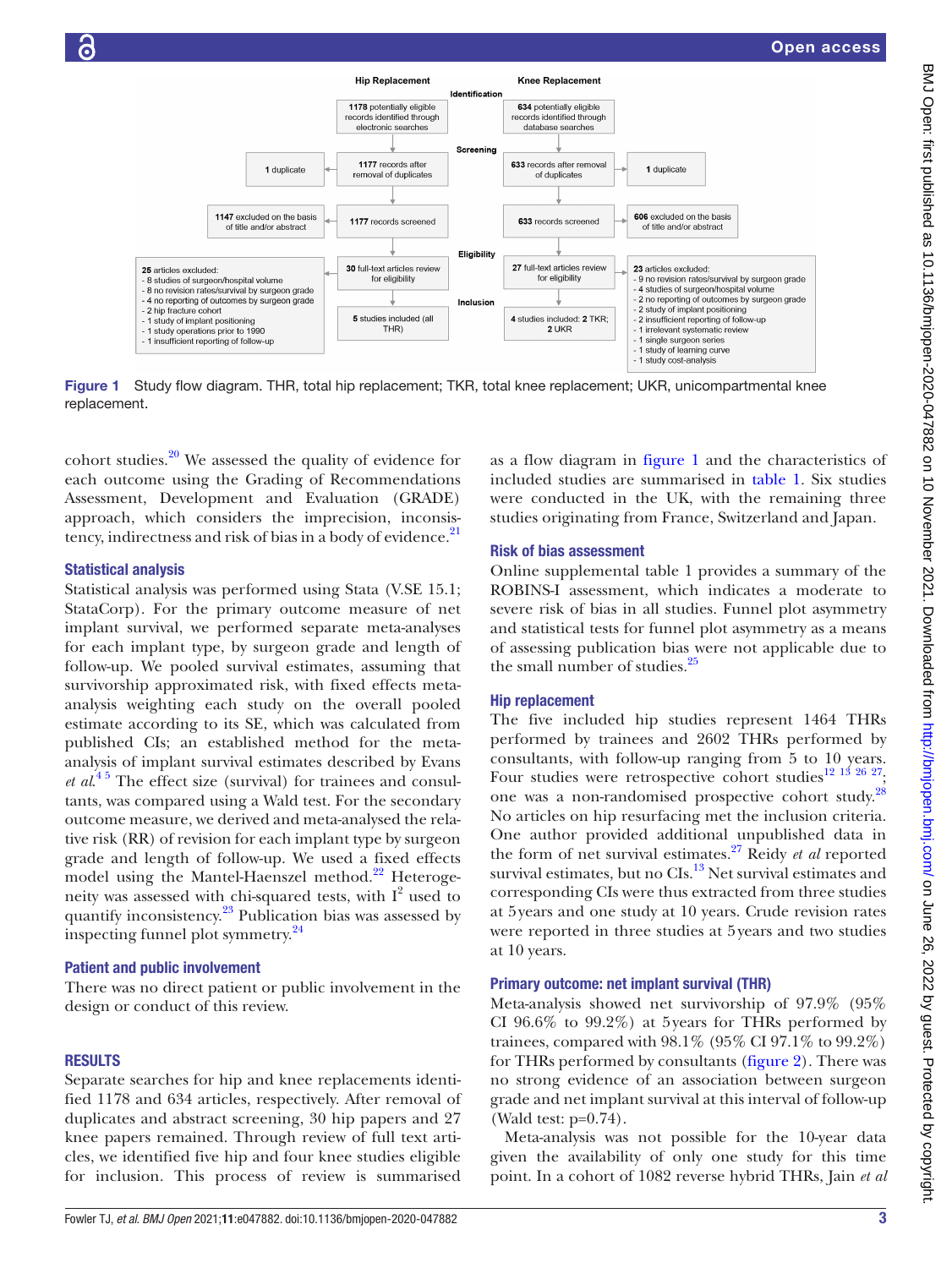| Source, year                        | Country                                                                                                                                                                                                                                                                                             | period<br>Study | design<br>Study | Implant    | terminology<br>exposure)<br>Surgeon<br>(primary<br>grade | Follow-up<br>(years) | (trainee)<br>cases<br>No of | (stem/cup if hip)<br>Implant brand | female)<br>Sex (%                                                                                                                                                                                                                                                                                                                                                                | Mean age (SD<br>or range) | Indication<br>(% OA) | Supervision<br>reported | analysis<br>Survival | Revision<br>reported<br>rates | overall risk<br>ROBINS-I<br>of bias* |
|-------------------------------------|-----------------------------------------------------------------------------------------------------------------------------------------------------------------------------------------------------------------------------------------------------------------------------------------------------|-----------------|-----------------|------------|----------------------------------------------------------|----------------------|-----------------------------|------------------------------------|----------------------------------------------------------------------------------------------------------------------------------------------------------------------------------------------------------------------------------------------------------------------------------------------------------------------------------------------------------------------------------|---------------------------|----------------------|-------------------------|----------------------|-------------------------------|--------------------------------------|
| Hasegawa, <sup>28</sup><br>2015     | Japan                                                                                                                                                                                                                                                                                               | 2006-<br>2010   | PC              | <b>THR</b> | Trainee vs<br>instructor                                 | 5                    | 483 (259)                   | Multiple                           | $\overline{1}$                                                                                                                                                                                                                                                                                                                                                                   | 61.3 (SD 11.6)            | $\mathbf{I}$         | $\frac{1}{2}$           | Yes                  | $\frac{1}{2}$                 | Serious                              |
| Jain, 27 2018                       | $\leq$                                                                                                                                                                                                                                                                                              | 2005-<br>2012   | RC              | 王<br>王     | Trainee vs<br>consultant                                 | 5, 10                |                             | 1082 (348) Corail/multiple         | 61.3                                                                                                                                                                                                                                                                                                                                                                             | 69.2 (21-94)              | 0.10                 | ş                       | (Add.)<br>Yes        | Yes                           | Moderate                             |
| Müller, <sup>26</sup> 2013          | Switzerland                                                                                                                                                                                                                                                                                         | 2005-<br>2006   | RC              | THR        | Junior vs<br>senior                                      | 5                    | $(43)$ (43)                 | Versafit-CC<br>Quadra-H/           | 52.0                                                                                                                                                                                                                                                                                                                                                                             | 64 (SD 12.36)             | 86.0                 | $\frac{1}{2}$           | Yes                  | Yes                           | Serious                              |
| Palan, <sup>12</sup> 2009           | $\leq$                                                                                                                                                                                                                                                                                              | 1999-<br>2002   | RC              | 子<br>王     | Trainee vs<br>consultant<br>trainer                      | 5                    | 1501 (528)                  | Exeter/multiple                    | I                                                                                                                                                                                                                                                                                                                                                                                | 68.4 (21-94)              | I                    | ş                       | $\frac{1}{2}$        | Yes                           | Moderate                             |
| Reidy, <sup>13</sup> 2016           | $\leq$                                                                                                                                                                                                                                                                                              | 2003-<br>2004   | RC              | <b>THR</b> | Trainee vs<br>consultant                                 | $\overline{10}$      | 870 (286)                   | Multiple                           | 60.5                                                                                                                                                                                                                                                                                                                                                                             | 69.5 (37-94)              | 94.8                 | Yes                     | Yes (no<br>CIS)      | Yes                           | Moderate                             |
| Faulkner, <sup>15</sup> 2017        | ЭK                                                                                                                                                                                                                                                                                                  | 2003-<br>2004   | RC              | TKR        | Trainee vs<br>consultant                                 | 5, 10                | 686 (236)                   | Multiple                           | $\begin{array}{c} \rule{0pt}{2.5ex} \rule{0pt}{2.5ex} \rule{0pt}{2.5ex} \rule{0pt}{2.5ex} \rule{0pt}{2.5ex} \rule{0pt}{2.5ex} \rule{0pt}{2.5ex} \rule{0pt}{2.5ex} \rule{0pt}{2.5ex} \rule{0pt}{2.5ex} \rule{0pt}{2.5ex} \rule{0pt}{2.5ex} \rule{0pt}{2.5ex} \rule{0pt}{2.5ex} \rule{0pt}{2.5ex} \rule{0pt}{2.5ex} \rule{0pt}{2.5ex} \rule{0pt}{2.5ex} \rule{0pt}{2.5ex} \rule{0$ | 69.9 (30-94)              | 93.1                 | ş                       | (Add.)<br>Yes        | Yes                           | Moderate                             |
| Hernigou, <sup>29</sup> 2009 France |                                                                                                                                                                                                                                                                                                     | 1990-<br>1995   | RC              | <b>TKR</b> | Young (<30)<br>vs senior                                 | 10, 15               | 250 (150)                   | Ceraver Hermes                     | 69.7                                                                                                                                                                                                                                                                                                                                                                             | 73 (46-88)                | Ï                    | $\frac{1}{2}$           | Yes                  | $\frac{1}{2}$                 | Serious                              |
| Bottomley, <sup>16</sup> 2016 UK    |                                                                                                                                                                                                                                                                                                     | 1998-<br>2008   | RC              | <b>UKR</b> | Trainee vs<br>consultant                                 | $\frac{1}{1}$        | 1084 (673) Oxford           |                                    | 51.4                                                                                                                                                                                                                                                                                                                                                                             | 66.5 (SD 9.6)             | 100                  | Yes                     | Yes                  | Yes                           | Moderate                             |
| Alvand, 30 2021                     | $\leq$                                                                                                                                                                                                                                                                                              | 2009-<br>2015   | RC              | <b>UKR</b> | Trainee vs<br>consultant                                 | 5                    | 273 (118)                   | Oxford                             | 49.5                                                                                                                                                                                                                                                                                                                                                                             | 67.8 (SD 10.1)            | 98.2                 | Yes                     | $\frac{1}{2}$        | Yes                           | Moderate                             |
|                                     | Add., additional data provided by author; OA, ostecarthritis; PC, prospective cohort; RC, retrospective cohort; RC, retrospective cohort; RC, retrospective cohort; RC, retrospective cohort; RC, retrospective cohort; RC, re<br>See online supplemental table 1 for full risk of bias assessment. |                 |                 |            |                                                          |                      |                             |                                    |                                                                                                                                                                                                                                                                                                                                                                                  |                           |                      |                         |                      |                               |                                      |

<span id="page-3-0"></span>

unicompartmental knee replacement. unicompartmental knee replacement.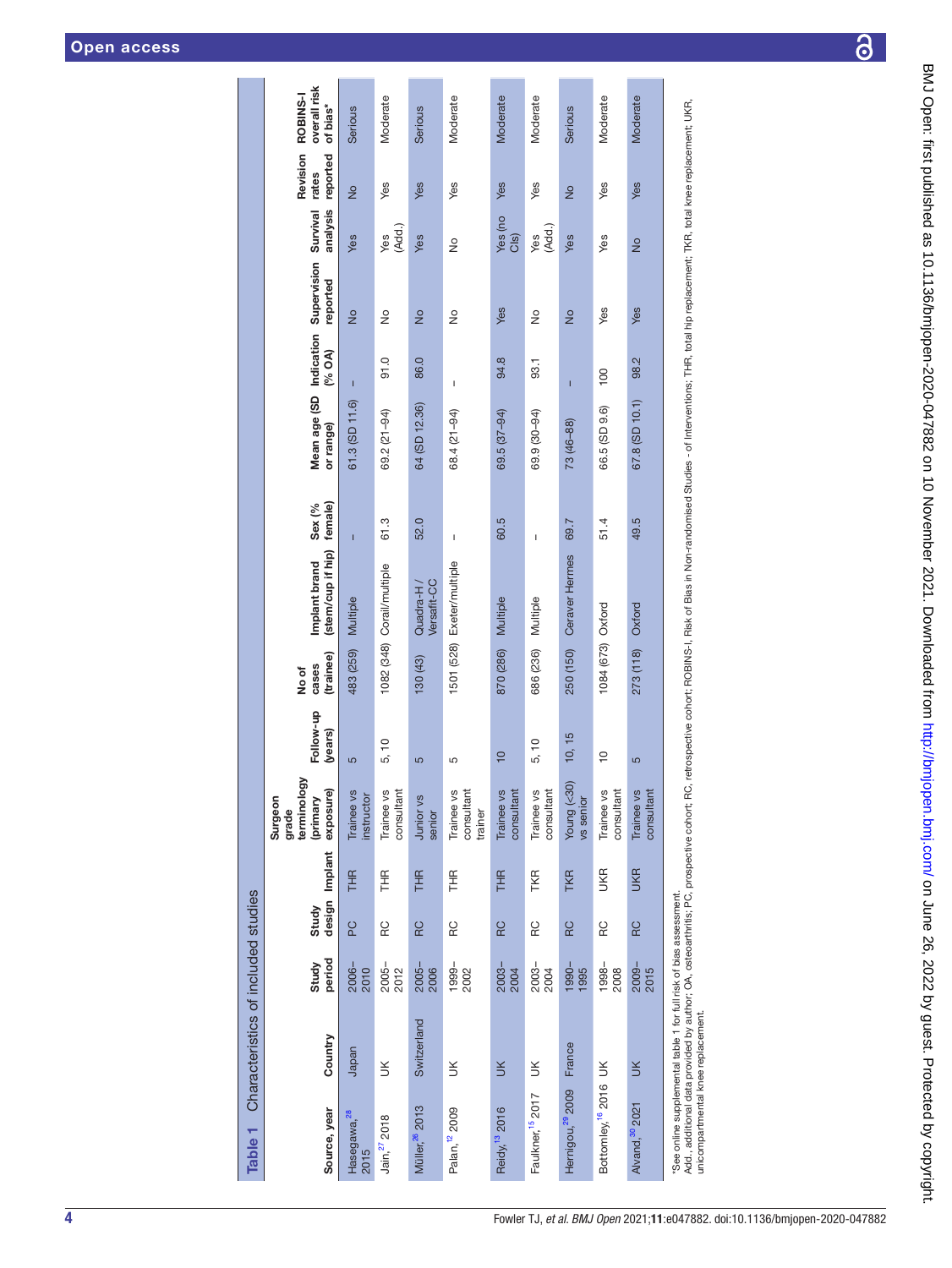Open access

|                                                          |  |    |     |                                     | %      |
|----------------------------------------------------------|--|----|-----|-------------------------------------|--------|
| <b>Trainee</b>                                           |  |    |     |                                     |        |
| Muller                                                   |  |    |     | 97.70 (93.10, 100.00)               | 14.15  |
| Jain                                                     |  |    |     | 98.10 (95.90, 99.10)                | 65.81  |
| Hasegawa                                                 |  |    |     | 97.20 (94.20, 100.00)               | 20.03  |
| Heterogeneity $\chi^2$ = 0.29 (p = 0.86), $1^2$ = 0.0%   |  |    | 0   | 97.86 (96.57, 99.16)                | 100.00 |
| <b>Consultant</b>                                        |  |    |     |                                     |        |
| Muller                                                   |  |    |     | $\rightarrow$ 96.30 (92.10, 100.00) | 6.76   |
| Jain                                                     |  |    |     | 98.00 (96.70, 99.10)                | 73.29  |
| Hasegawa                                                 |  |    |     | $\rightarrow$ 99.30 (95.40, 100.00) | 19.95  |
| Heterogeneity $x^2$ = 1.86 (p = 0.39), $1^2$ = 0.0%      |  |    | 0   | 98.14 (97.12, 99.17)                | 100.00 |
| <b>Wald test:</b> 0.28; 95% CI -1.37 to 1.93; $p = 0.74$ |  |    |     |                                     |        |
|                                                          |  |    |     |                                     |        |
|                                                          |  | 80 | 100 |                                     |        |

<span id="page-4-0"></span>Figure 2 Meta-analysis of net implant survival of THRs at 5years according to surgeon grade. THRs, total hip replacements.

demonstrated overall 97.2% implant survival at 10 years. Additional data provided by the author indicate that they found no evidence of a difference in implant survival according to surgeon grade (Trainee:  $98.1\%$ ;  $95\%$  CI  $95.9$ to 99.1; Consultant:  $96.7\%$ ;  $95\%$  CI 94.7 to  $97.9$ .<sup>[27](#page-8-20)</sup>

# Secondary outcome: crude revision rate (THR)

Meta-analysis showed no strong evidence of an association between surgeon grade and the crude revision rate at 5 or 10 years. The RR of revision at 5 and 10 years was 0.88 (95% CI 0.46 to 1.70) and 0.68 (95% CI 0.37 to 1.26), respectively ([figure](#page-4-1) 3).

# Knee replacement

The four knee studies represent 1177 knee replacements (TKR n=386; UKR n=791) performed by trainees and 1116 knee replacements (TKR n=550; UKR n=566) performed by consultants, with follow-up ranging from 5 to 15 years. All four were retrospective cohort studies.<sup>15 16 29 30</sup> Two studies reported on  $TKRs$ ,<sup>15 29</sup>and two studies reported on UKRs.<sup>[16 30](#page-8-10)</sup>



<span id="page-4-1"></span>Figure 3 Meta-analysis of the relative risk of revision of THRs at 5 and 10 years according to surgeon grade. THRs, total hip replacements.

| Source                                         |           | Survival (95% CI)                  | Weight,<br>% |
|------------------------------------------------|-----------|------------------------------------|--------------|
| <b>Trainee</b>                                 |           |                                    |              |
| Hernigou                                       |           | $\leftarrow$ 96.00 (93.00, 100.00) | 38.17        |
| Faulkner                                       |           | 96.30 (92.60, 98.10)               | 61.83        |
| Heterogeneity $x^2=0.02$ (p=0.90), $1^2=0.0\%$ |           | 96.19 (94.02, 98.35)               | 100.00       |
| Consultant                                     |           |                                    |              |
| Hernigou                                       | . .       | 96.00 (93.00, 100.00)              | 36.44        |
| Faulkner                                       |           | 94.60 (91.10, 96.40)               | 63.56        |
| Heterogeneity $x^2=0.39$ (p=0.53), $1^2=0.0\%$ |           | 95.11 (93.00, 97.22)               | 100.00       |
| Wald test: 1.08; 95% CI-1.95 to 4.10; p=0.49   |           |                                    |              |
|                                                |           |                                    |              |
| 0<br>20<br>60<br>40                            | 80<br>100 |                                    |              |

<span id="page-4-2"></span>

With regard to the two TKR studies, Faulkner *et al* provided additional unpublished survival data from which we calculated corresponding CIs for their published survival estimates. $15$  Net survival estimates and CIs were thus extracted from both TKR studies at 10 years, which permitted meta-analysis of this primary outcome measure. Crude revision rates were only available from one TKR study at each 5-year interval of follow-up.

With regard to the two UKR papers, net survival estimates were only available from one study.<sup>16</sup> Crude revision rates were available from one study at 5years and one study at 10 years. $1630$  Meta-analysis was not feasible, thus we provide a narrative summary of UKR outcomes.

# Primary outcome: net implant survival (TKR)

Meta-analysis showed net survivorship of 96.2% (95% CI  $94.0\%$  to  $98.4\%$ ) at 10 years for TKRs performed by trainees, compared with 95.1% (95% CI 93.0% to 97.2%) for TKRs performed by consultants [\(figure](#page-4-2) 4). There was no strong evidence of an association between surgeon grade and net implant survival at this interval of follow-up (Wald test: p=0.49).

# Secondary outcome: crude revision rate (TKR)

Two studies reported crude revision rates according to surgeon grade; however, with data from only one study available at each interval of follow-up, meta-analysis was not feasible. Instead, we provide a narrative summary. Faulkner *et al* provided additional unpublished data, which indicated crude revision rates at 5years for trainees and consultants of  $2.1\%$  and  $4.4\%$ , respectively.<sup>[15](#page-8-9)</sup> This rises to 3.4% (trainees) and 5.8% (consultants) at 10 years. These data represent a RR of revision of 0.49 (95% CI 0.19 to 1.28) at 5years and 0.60 (95% CI 0.28 to 1.31) at 10 years. Hernigou published crude revision rates at 15 years of 2.7% for junior surgeons and 4.0% for senior surgeons, which represents a RR of revision of 0.68 (95% CI 0.17 to 2.64).<sup>29</sup>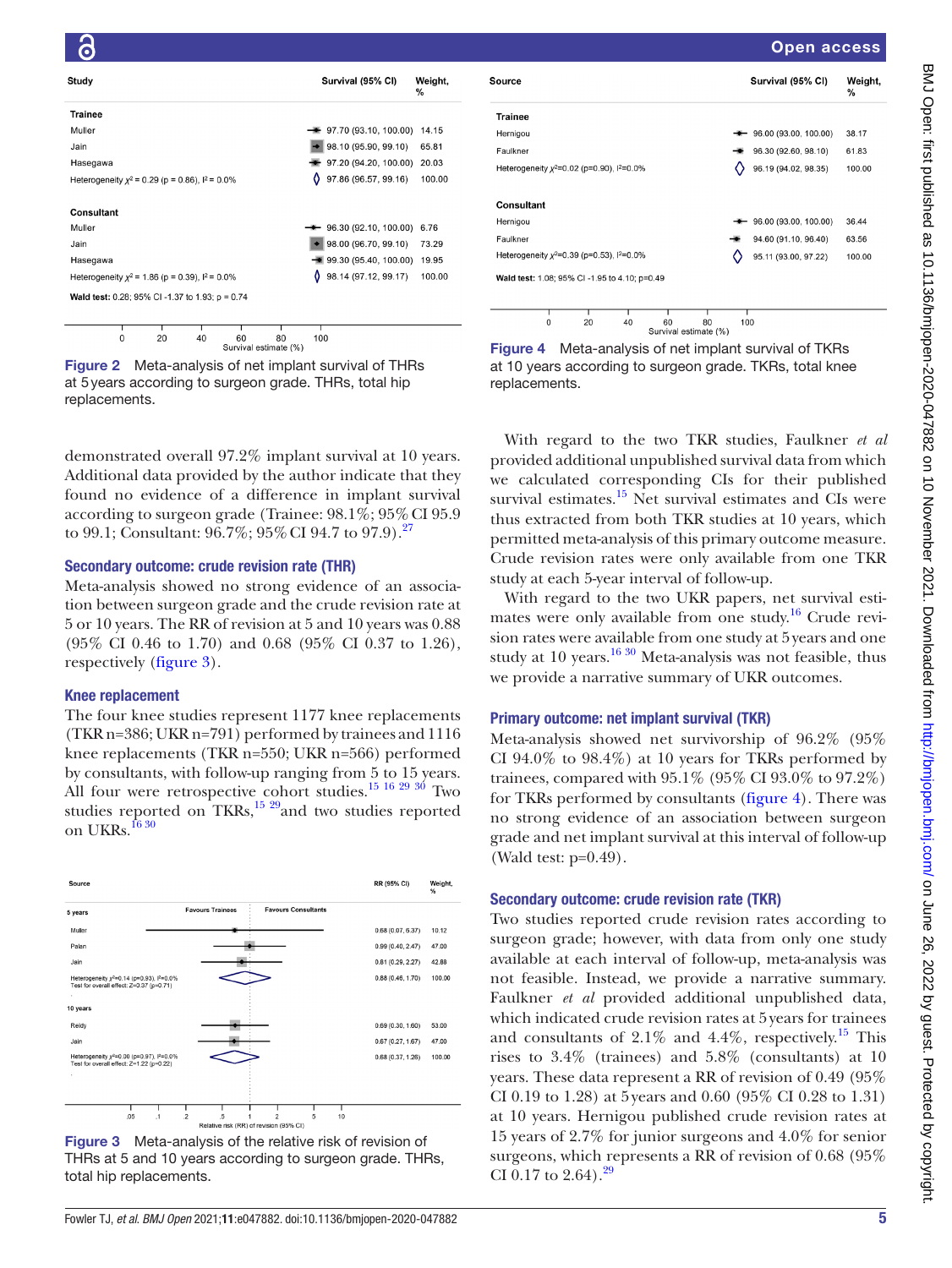# Open access

#### Unicompartmental knee replacement

Both UKR studies were conducted in the same centre but capture separate cohorts of patients.[16 30](#page-8-10) Bottomley *et al* conducted a retrospective cohort study of 1084 consecutive UKRs performed between 1998 and 2008. They demonstrated that consultants and trainees had cumulative 9-year survival estimates of 93.9% and 93.0%, respectively. They found no strong evidence of a difference in implant survival between the groups (log rank:  $p=0.30$ ).<sup>16</sup> These data represent crude revision rates at 10 years of 4.6% and 3.6% for trainees and consultants, respectively (RR 1.26; 95%CI 0.69 to 2.31). Trainees were supervised by a scrubbed consultant in 48% of cases.

Alvand *et al* reported a series of 273 UKRs performed between 2009 and 2015. They did not report net survival estimates according to surgeon grade. However, they reported crude revision rates at 5 years of 0.8% and 2.6% for trainees and consultants, respectively. These data represent a RR of revision of 0.33 (95% CI 0.04 to 2.90). Trainees were supervised by a scrubbed consultant in 100% of cases.

#### Assessment of the quality of evidence

The GRADE assessment of the quality of evidence for each outcome indicates a low, or very low quality of evidence for all outcomes ([table](#page-6-0) 2).

#### **DISCUSSION**

The results of this study suggest that, in the context of contemporary practice, trainees do not achieve worse hip and knee replacement survival outcomes compared with their consultant colleagues at 5–10 years follow-up. We found no strong evidence of an association between surgeon grade and the net survival of THRs at 5years (trainees: 97.9% vs consultants: 98.1%). There was no association between surgeon grade and the crude revision rate of THRs at either 5, or 10 years follow-up. Furthermore, we found no strong evidence of an association between surgeon grade and the net survival of TKRs at 10 years (trainees: 96.2% vs consultants: 95.1%). Our narrative summary of two studies, highlights that there is no evidence in the existing literature of an association between trainee performed UKR and an increased risk of revision.

#### Strengths and limitations

This review has a number of strengths. We conducted a comprehensive systematic review with an exhaustive search according to current best practice guidelines and published the protocol for the methodology at inception. However, the data captured by this review have several limitations, which we have attempted to address through quality of evidence assessment and risk of bias analysis. The GRADE assessment indicates a low to very low quality of evidence for each outcome. Furthermore, the ROBINS-I assessment indicates a moderate to severe risk of bias in the included studies. These findings are

generally consistent with the predominantly retrospective design of the included studies. The conclusions of this review are therefore limited by the strength and quality of the existing published data, which originate from a relatively small number of observational studies.

Meta-analysis of outcome measures was only possible at 5 and 10 years for THRs and 10 years for TKRs, which limits the generalisability of our findings to these short and medium-term intervals of follow-up. Therefore, this review does not capture any differences in early failure rates that might exist between trainee and consultant cohorts before 5years. The included studies originated from the UK, France, Switzerland and Japan, which limits the generalisability of the findings to countries with established orthopaedic training programmes.

Formal orthopaedic training is a long process (lasting up to 10 years in some countries); therefore, individual trainees have varying levels of experience, which are not captured by the binary variables used in this study, or in the existing literature. The included studies did not provide sufficient data to perform meaningful adjustment or sensitivity analysis according to specific training grade, or the level of senior supervision. Furthermore, our study captures cases performed between 1990 and 2015 [\(table](#page-3-0) 1) and we were unable to adjust for variations in training practices (such as the level of senior supervision) that may have occurred over this 25-year period.

Implant survival is a key determinant of good outcome in joint replacement surgery and is the sole variable considered in the current benchmarking strategies for the assessment of implant components. However, this review did not consider other factors that may be important when evaluating surgical outcomes, such as patient reported outcome measures, or complications other than failure, which have previously been found to occur in higher rates when joint replacements are performed by less experienced surgeons.[7 8](#page-8-4)

Published literature did not consistently report age, sex, comorbidities, implant design or the level of senior supervision; making it very difficult to adjust for these variables. Methods of categorising the procedural complexity of a hip or knee replacement are not widely used in the orthopaedic literature and were not reported by any of the studies included in this review. Therefore, it was not possible to adjust for this factor. It is reasonable to suggest that the predominantly superior survival outcomes observed in the trainee cohorts are a product of patient selection and close senior supervision, with good trainers selecting appropriately complex cases for their trainees.

#### Comparison with other studies

A single study was excluded because the THRs under follow-up were performed prior to  $1990<sup>31</sup>$ ; thus not considered representative of contemporary training practices. The authors of this 10-year study of 413 THRs reported a significantly higher rate of revision for trainees, with 15 of 16 revised hips performed by trainees. Inclusion of this study in our meta-analysis of 10-year THR crude revision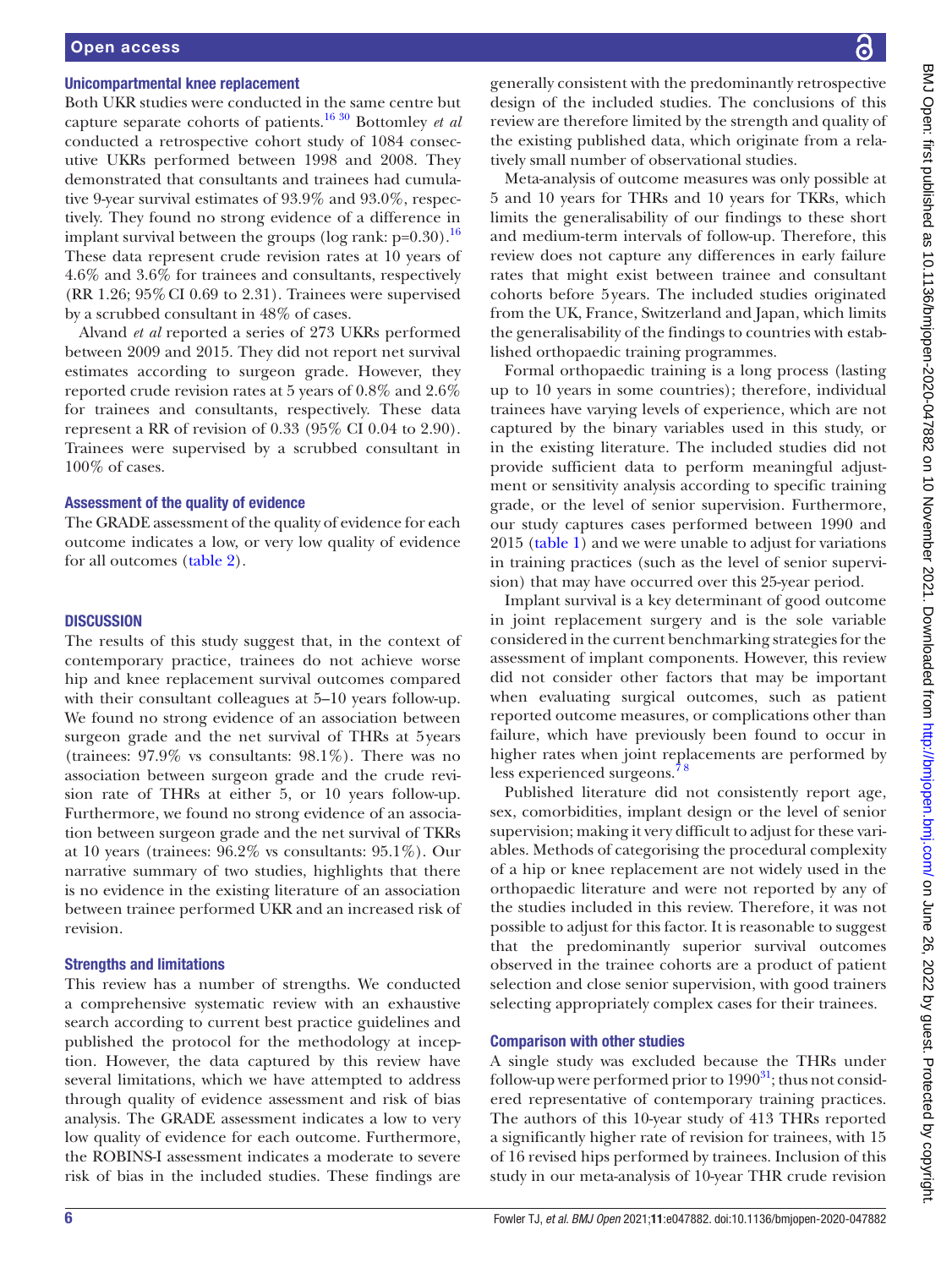<span id="page-6-0"></span>

| Table 2                            | GRADE summary of findings table |                                          |                                              |                                                                                                    |                           |                               |                                                                    |
|------------------------------------|---------------------------------|------------------------------------------|----------------------------------------------|----------------------------------------------------------------------------------------------------|---------------------------|-------------------------------|--------------------------------------------------------------------|
| Outcome                            | Follow-up<br>(years)            | <b>Trainee</b><br>revision/<br>cases,* n | <b>Consultant</b><br>revisions/<br>cases,* n | Net survival/relative Participants<br>risk (95% CI)                                                | (studies), n              | <b>Quality of</b><br>evidence | <b>Comments</b>                                                    |
| THR: net<br>implant<br>survival    | 5                               | 650                                      | 1045                                         | <b>NS: Trainee 97.9%</b><br>(96.6% to 99.2%)<br><b>NS: Consultant</b><br>98.1% (97.1% to<br>99.2%) | 1695 (3) $26-28$          | Very low                      | Serious ROB,<br>indirectness and<br>imprecision                    |
|                                    | 10                              | 348                                      | 734                                          | NS: Trainee 98.1%<br>(95.9% to 99.1%)<br>NS: Consultant<br>96.7% (94.7% to<br>97.9%)               | 1082 $(1)^{27}$           | Low                           | Serious<br>indirectness and<br>imprecision                         |
| THR: crude<br>revision rate        | 5                               | 13/919                                   | 29/1794                                      | RR: 0.88 (0.46 to<br>1.70)                                                                         | $2713(3)^{12}$<br>26 27   | Very low                      | Serious ROB,<br>indirectness, and<br>imprecision                   |
|                                    | 10                              | 13/634                                   | 40/1318                                      | RR: 0.68 (0.37 to<br>1.26)                                                                         | 1952 (2) <sup>13 27</sup> | Low                           | Serious<br>indirectness and<br>imprecision                         |
| TKR: net<br>implant<br>survival    | 5                               | 236                                      | 450                                          | <b>NS: Trainee 97.9%</b><br>(95.0% to 99.2%)<br>NS: Consultant<br>95.4% (93.0% to<br>97.0%)        | 686 (1) <sup>15</sup>     | Low                           | <b>Serious</b><br>imprecision                                      |
|                                    | 10                              | 386                                      | 550                                          | NS: Trainee 96.2%<br>$(94.0\% \text{ to } 98.4\%)$<br>NS: Consultant<br>95.1% (93.0% to<br>97.2%)  | 936 (2) <sup>15 29</sup>  | Very low                      | Serious<br>inconsistency<br>and imprecision                        |
|                                    | 15                              | 150                                      | 100                                          | NS: Trainee 91.0%<br>(85.0% to 97.0%)<br><b>NS: Consultant</b><br>92.0% (90.0% to<br>94.0%)        | $250(1)^{29}$             | Very low                      | <b>Serious</b><br>inconsistency<br>and very serious<br>imprecision |
| <b>TKR: crude</b><br>revision rate | 5                               | 5/236                                    | 20/450                                       | RR: 0.47 (0.18 to<br>1.25)                                                                         | 686 (1) <sup>15</sup>     | Low                           | Serious<br>imprecision                                             |
|                                    | 10                              | 8/236                                    | 26/450                                       | RR: 0.58 (0.27 to<br>1.27)                                                                         | 686 (1) <sup>15</sup>     | Low                           | <b>Serious</b><br>imprecision                                      |
|                                    | 15                              | 4/150                                    | 4/100                                        | RR: 0.67 (0.17 to<br>(2.60)                                                                        | 250 $(1)^{29}$            | Very low                      | Serious<br>inconsistency<br>and very serious<br>imprecision        |
| UKR: net<br>implant<br>survival    | 10                              | 673                                      | 411                                          | NS: Trainee 93.0%<br>(90.3% to 95.7%)<br><b>NS: Consultant</b><br>93.9% (90.2% to<br>97.6%)        | 1084 $(1)^{16}$           | Low                           | <b>Serious</b><br>imprecision                                      |
| UKR: crude<br>revision rate        | $\sqrt{5}$                      | 1/118                                    | 4/155                                        | RR: 0.33 (0.04 to<br>2.90)                                                                         | $273 (1)^{30}$            | Low                           | Serious<br>imprecision                                             |
|                                    | 10                              | 31/673                                   | 15/411                                       | RR: 1.26 (0.69 to<br>2.31)                                                                         | 1084 $(1)^{16}$           | Low                           | Serious<br>imprecision                                             |

\*Number of revisions not reported for net implant survival.

GRADE, Grading of Recommendations Assessment, Development and Evaluation; NS, net survival; ROB, risk of bias; RR, relative risk; THR, total hip replacement; TKR, total knee replacement; UKR, unicompartmental knee replacement.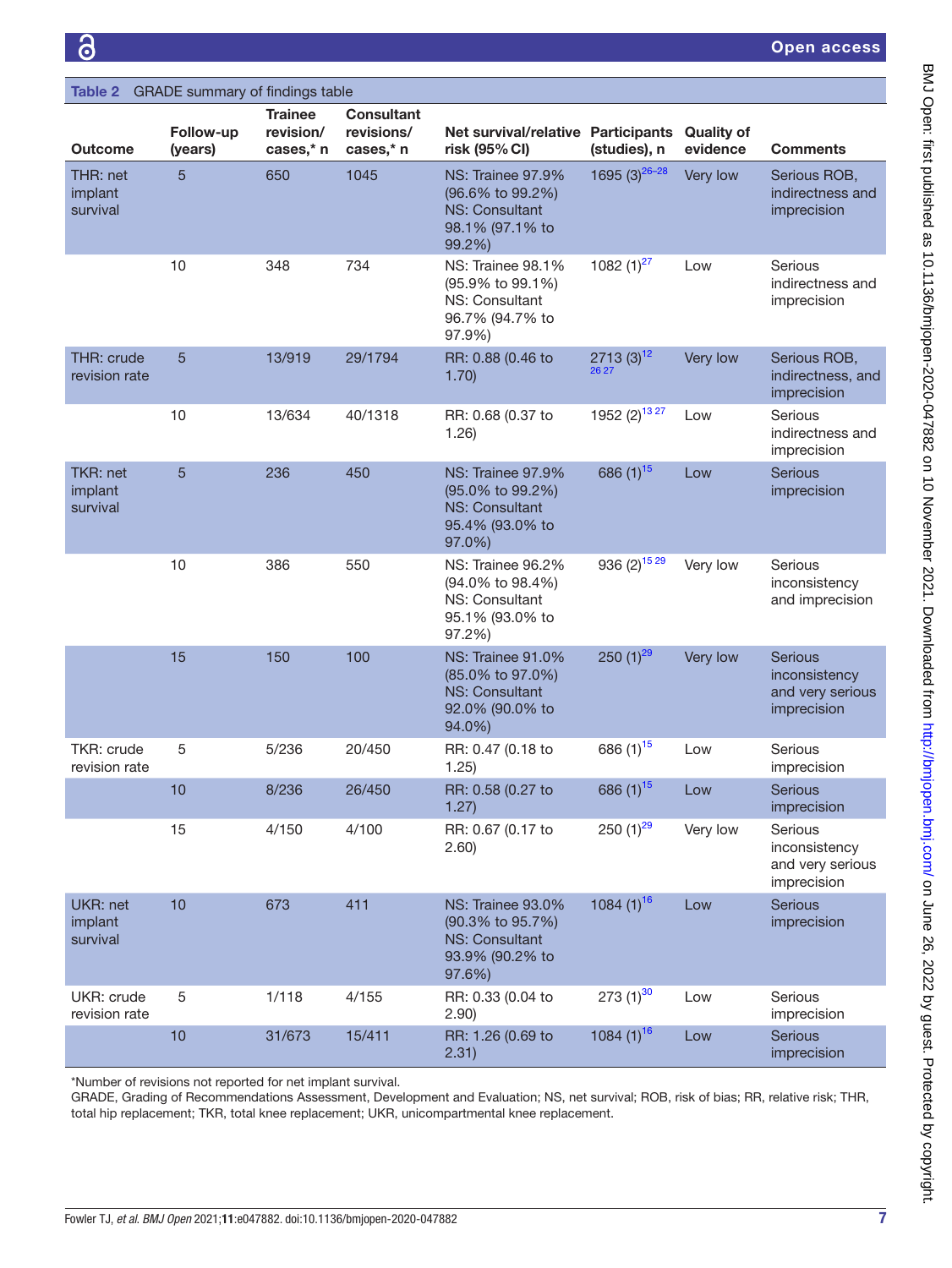rates increases the RR of revision to 1.12 (95% CI 0.66 to 1.92), in favour of THRs performed by consultants. One explanation for this is that the model of training in the UK at the time differed, with trainees more often operating without appropriate senior supervision.

Our findings are consistent with those of the New Zealand Joint Registry.<sup>32 33</sup> In a cohort of 35 415 THRs, of which 4049 were performed by trainees, the authors reported no significant difference in the revision rate between surgeon groups. $33$  In a further cohort of 79 671 TKRs and 8854 UKRs, of which approximately 10% were performed by trainees, they reported no significant difference in the revision rates of knee replacements performed by trainees and consultants.<sup>32</sup> These studies were not included in this meta-analysis because the authors did not report net survival estimates and revision rates were reported 'per 100 component years', rather than for clearly defined periods of follow-up, which cannot be calculated from the data presented.

#### Implications

There is a delicate balance between ensuring optimal outcomes for patients and the necessity to train the next generation of surgeons. Reidy *et al* suggest that the availability of surgeon level registry data as a means of benchmarking performance, may lead to a desire to avoid perceived poor performance and thus a reluctance among consultants to let trainees operate.<sup>13 15</sup> However, the findings of this review are encouraging and support the notion that in the context of contemporary practice, in countries with established and regulated orthopaedic training programmes, trainees can achieve implant survival outcomes equivalent to their consultant colleagues. The senior supervision of trainees was inconsistently reported in the studies included in this review but is likely to play an important role in the successful outcome of trainee performed hip and knee replacements.

An adequately powered non-inferiority randomised controlled trial (RCT) with 10 years follow-up assuming an acceptable revision rate of 5% and a 1% absolute non-inferiority delta ( $\alpha$ =0.05; power=0.80; 1:1 allocation ratio), would require a sample size of  $6400$  patients.<sup>[34](#page-8-28)</sup> However, factors inherent to the training process, such as variation among trainees, the need for case selection according to complexity and varying levels of supervision based on a trainee's experience, may preclude an inclusive and therefore generalisable RCT. Further investigation should focus on the associations between senior supervision, specific surgeon training grade and the risk of revision following trainee-performed hip and knee replacements. Future work should also investigate the risk of early revision and the specific indications for revision following trainee-performed procedures. The analysis of unselected patient data recorded in a mandatory national joint replacement registry would be an appropriate means of further investigation.

# **CONCLUSIONS**

In conclusion, there is no strong evidence in the existing literature that trainee surgeons have worse outcomes than their consultant surgeon colleagues, in terms of the net survival, or crude revision rate of hip and knee replacements at 5–10 years follow-up. This may mean that there is no difference, or that appropriate case mix selection and supervision of trainees is currently employed and is safe to continue. Our results are concordant with published registry data, $32\frac{33}{3}$  and represent the best available evidence, but are limited by the quality of the existing published studies.

Contributors TJF, AWB, AS and MRW conceived and designed the study; TJF and ALA independently screened the articles and performed data extraction in duplicate; TJF and AS were responsible for data analysis; all authors were responsible for interpreting the data; TJF drafted the manuscript; AWB, ALA, AS and MRW revised the article critically for important intellectual content; all authors reviewed the final version of the manuscript and gave approval for submission for publication. The corresponding author attests that all listed authors meet authorship criteria and that no others meeting the criteria have been omitted. TJF is the guarantor.

Funding This study was supported by the National Institute for Health Research (NIHR) Bristol Biomedical Research Centre at the University Hospitals Bristol NHS Foundation Trust and the University of Bristol (grant number: N/A). TJF was supported by an NIHR Academic Clinical Fellowship. AS was supported by an MRC strategic skills fellowship (grant number: MR/L01226X/1).

Disclaimer The views expressed in this publication are those of the authors and not necessarily those of the NHS, the NIHR, or the Department of Health and Social Care. The NIHR had no role in the design and conduct of the study; the collection, management, analysis, and interpretation of the data; the preparation, review, or approval of the manuscript; or the decision to submit the manuscript for publication.

Competing interests AWB and MRW declare support from The Healthcare Quality Improvement Partnership/The NJR in the form of the Lot 2 contract for statistical analysis of the NJR, outside the submitted work; AWB and MRW report grants from the NIHR investigating the outcomes of joint replacement, outside the submitted work; AWB and MRW are editors of an Orthopaedic textbook for which they receive royalty payments from Taylor Francis; MRW reports fees paid to their institution for delivering teaching at courses organised by DePuy and Heraeus.

Patient consent for publication Not applicable.

Provenance and peer review Not commissioned; externally peer reviewed.

Data availability statement All data relevant to the study are included in the article or uploaded as online supplemental information.

Supplemental material This content has been supplied by the author(s). It has not been vetted by BMJ Publishing Group Limited (BMJ) and may not have been peer-reviewed. Any opinions or recommendations discussed are solely those of the author(s) and are not endorsed by BMJ. BMJ disclaims all liability and responsibility arising from any reliance placed on the content. Where the content includes any translated material, BMJ does not warrant the accuracy and reliability of the translations (including but not limited to local regulations, clinical guidelines, terminology, drug names and drug dosages), and is not responsible for any error and/or omissions arising from translation and adaptation or otherwise.

Open access This is an open access article distributed in accordance with the Creative Commons Attribution 4.0 Unported (CC BY 4.0) license, which permits others to copy, redistribute, remix, transform and build upon this work for any purpose, provided the original work is properly cited, a link to the licence is given, and indication of whether changes were made. See: [https://creativecommons.org/](https://creativecommons.org/licenses/by/4.0/) [licenses/by/4.0/](https://creativecommons.org/licenses/by/4.0/).

#### ORCID iDs

Timothy J Fowler<http://orcid.org/0000-0002-8195-0993> Adrian Sayers <http://orcid.org/0000-0001-7452-5043> Michael R Whitehouse<http://orcid.org/0000-0003-2436-9024>